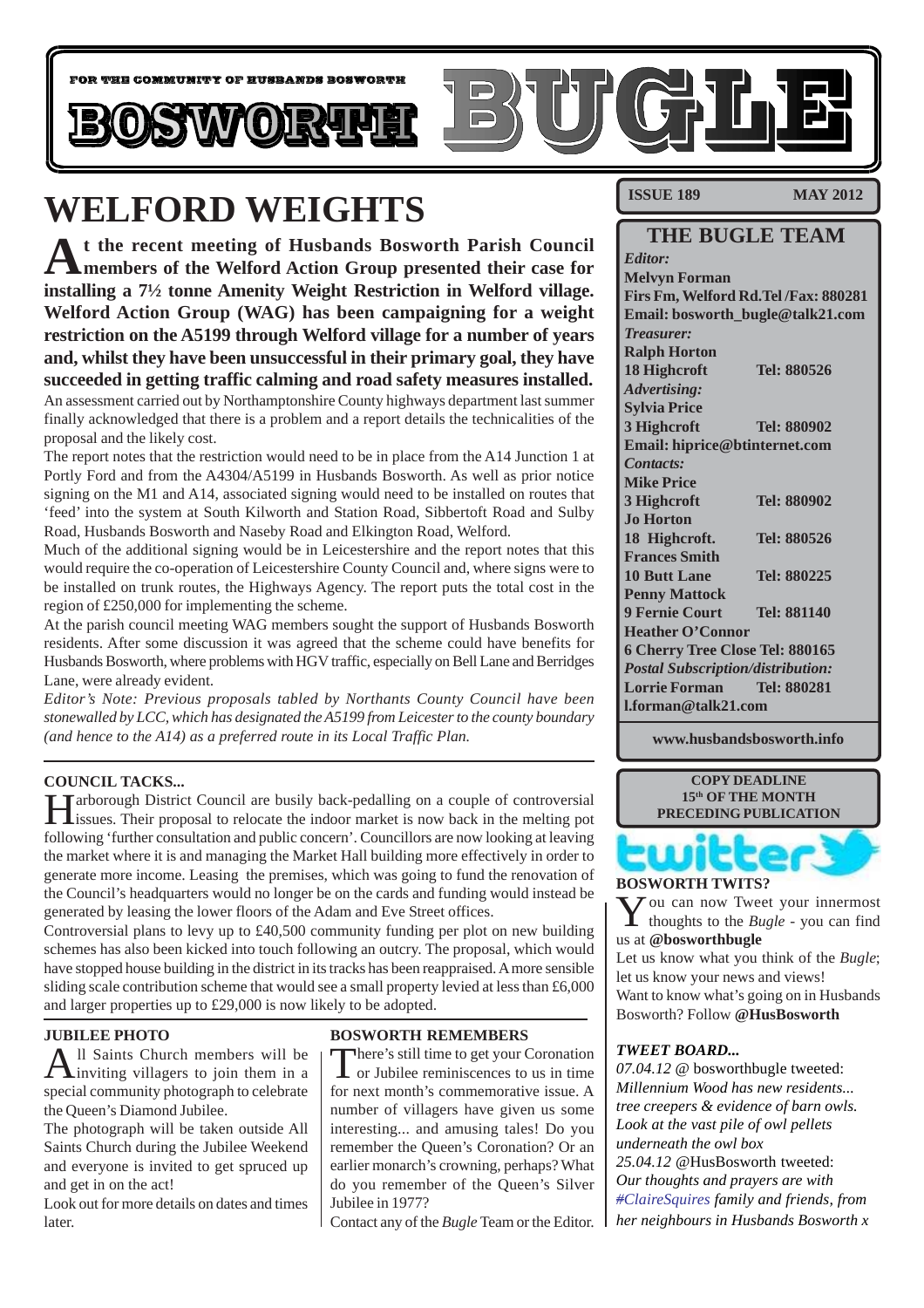### **POSTBAG**

#### *From John Gauld, Cheshire*

Mum (Olive Gauld, formerly of Welford Road) continues to improve in Lenthall House, Market Harborough and although she walks with a frame and struggles sometimes to remember things, she's generally as sharp as a razor. She has developed a little business, crocheting baby clothes and cot blankets, which the home sells and adds the proceeds to the community chest!

Several of her friends from the village have been to see her and she is always keen to hear - and to tell us - what has been going on, when we make our regular visits. Perhaps, through the Bugle, you would be kind enough to pass on my thanks to all who have visited or sent cards.

*Editor's Note: John also sent us some old postcard views of Bosworth, which he found recently. One shows Scrimshire's shop in the thatch cottage on the High Street with a Player's cigarette machine and a chewing gum machine on the wall and he wonders if anyone can remember the cobbled footpath on the south side of the street, with a smooth concrete strip up the middle.*

#### *From former villager Alena Burton, Macclesfield*

Please find enclosed *Bugle* subscription and donation. You do a brilliant job - many thanks! I enjoy the *Bugle* enormously and always read it with great interest.

#### **POLICE FILE**

**If you have any information on any criminal activity call Market Harborough Police on 101 Neighbourhood Watch Co-ordinator Marion Lewis 0116 2483871 NW Community Scheme No. 2123 Local Beat Team Sgt. 2908 Steve Bunn PC 500 Andy Smalley WPC 4640 Vikki Barge PCSO 6569 Peter Willson PCSO 6636 Ray Wells PCSO 6573 Steve Adams Voicemail Service 0116 2485675 Rural & Countryside Liaison Officer PC 1010 Chris Hill CRIMESTOPPERS FREEPHONE 0800 555111**

#### **LOCAL CRIME FILE**

A break-in at a property on Kilworth Road, Husbands Bosworth. Access was through an upstairs window, which was secured on the first catch. Nothing was stolen but window locks were damaged.

*Thefts of catalytic converters continue locally. Recent incidents have occurred in the Dunton Bassett and Lutterworth areas where high-standing vehicles, such as 4x4s and panel vans have been targeted.*

*Police advice is to park vehicles in well-lit, open areas if possible.*

### **WATCH WORD**

*THE NEIGHBOURHOOD WATCH SCHEME WITHIN HUSBANDS BOSWORTH*

#### **COUNCIL TAX SCAMS**

Market Harborough and Lutterworth Police are urging villagers to be aware of coldcalling scamsters.

There have been a large number of reported cases recently of criminals trying to trick people into revealing details of their bank accounts and credit/debit cards by pretending to work for a local council.

Councils across the East Midlands have been contacted by concerned residents who have received telephone calls informing them they qualify for a large Council Tax rebate due to them being 'good payers' or because their property had been placed in a lower Council Tax bracket. The caller may sound convincing and asks the householder to confirm property details. The caller then asks for bank account details so that the funds can be forwarded.

**The public are being warned not to give out bank card information. Local authorities DO NOT telephone or visit people unexpectedly to request details of bank account and credit/debit card details.**

Any legitimate refund or change of details required by any authority would always be notified by post in the first instance.

> $\bullet$  $\bullet$  $\bullet$

-----<br>---

 $\bullet$  $\bullet$  $\bullet$  **SID REPORT** *Readings from the Speed Indicator Device* **Kilworth Road Exit** Period: 21 March to 28 March Vehicle movements: 12994 Average speed: 35mph *Highest recorded speed: 79mph* **Kilworth Road Exit** Period: 28 March to 4 April Vehicle movements: 13582 Average speed: 35mph *Highest recorded speed: 69mph* **High Street Easterly** Period: 4 April to 11 April Vehicle movements: 12148 Average speed: 28mph *Highest recorded speed: 68mph* **High Street Easterly**

Period: 11 April - 18 April Vehicle movements: 14586 Average speed: 28mph *Highest recorded speed: 70mph*

**Help to deter scrap incidents of metal theft by noting suspicious activity, especially during the hours of darkness. If you suspect a criminal act is taking place call 999 immediately**

*Do you have a painting, certificate, drawing or similar that you would like mounting and framing? Choice of frame mouldings and mountboards available, or 'specials' can be ordered. Call Nick Raven on 880824 for a quote.*

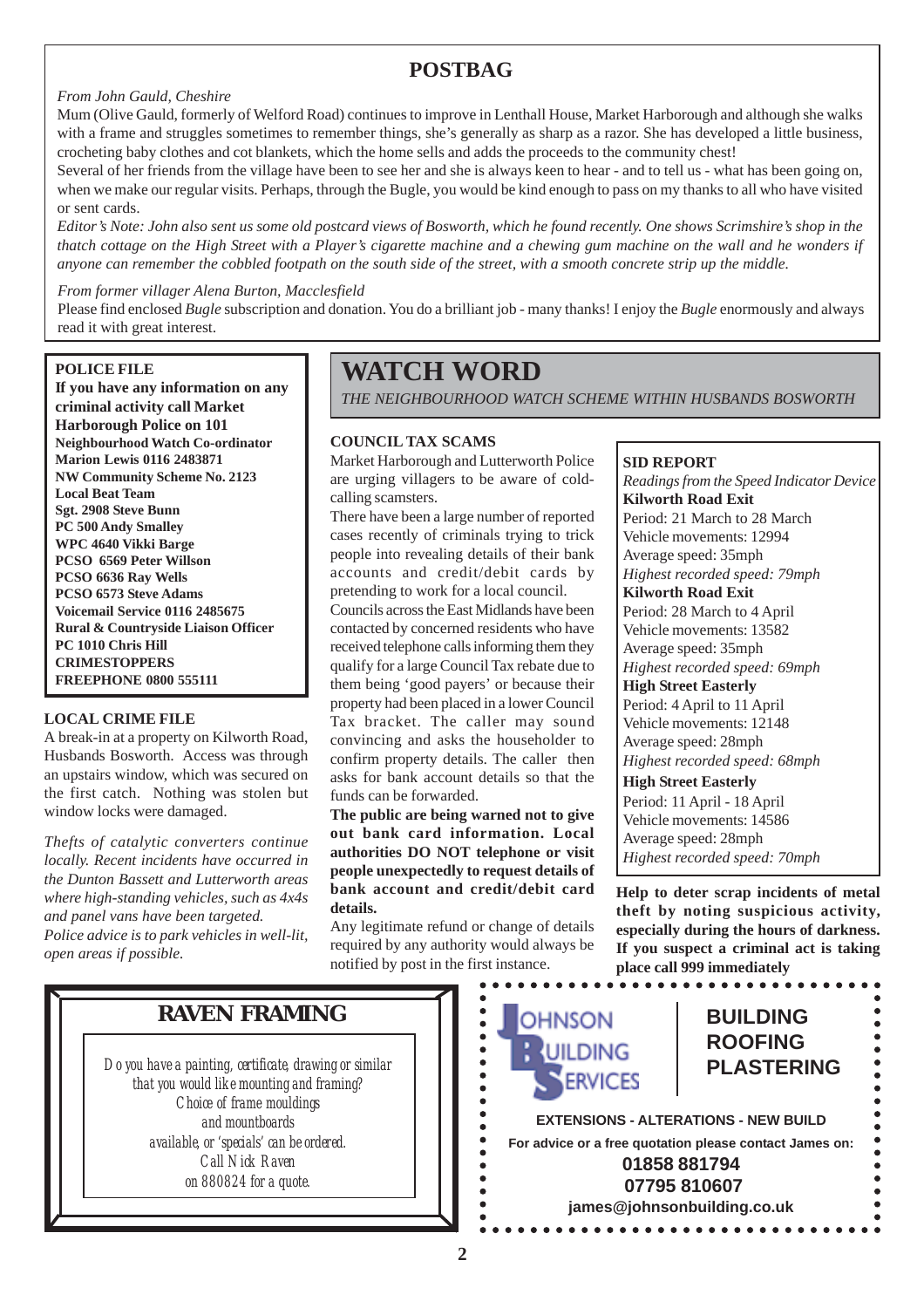### **BOSWORTH IN FOCUS**

*A ROUND-UP OF LOCAL NEWS*

#### **BOSWORTH WASH AND GO...**

Lorrie, Penny and their team would like to thank everyone who supported their recent Car Wash in aid of LOROS. Thanks to everyone's generosity they raised £282... some even paid NOT to have their cars washed! Special thanks to Roy Holyland who allowed them to use the garage forecourt and water free of charge. Roy even opened up and prepared the site before work started. One very kind villager, as well as having their car washed, also brought the team a tray of hot drinks! A good day and a lot of fun. Thank you everyone for donating to a good cause.

#### **LOCAL NEWS IN BRIEF**

!Village gardens and allotments, and the gardens of Thorpe Lubenham Hall, will be open to the public at **Lubenham** Open Garden Day on Sunday, June  $10<sup>th</sup>$  from 11.00am to 5.00pm. Ploughmans lunches will be served in the Village Hall (12noon to 2.30pm) and Cream Teas from 2.30pm at Thorpe Lubenham Hall.

Programmes on the day £3 (children under 16 free, no dogs please)

Call 464890 or 419094 for details.

! Mikron Canal Theatre will be performing their new show, *Losing the Plot*, at **Welford** Wharf on Thursday, May  $24<sup>th</sup>$  at 7.30pm. A tale of love, life and allotments... Thistledale allotment holders have to put aside their personal differences and pull together when their beloved allotment plots are threatened.

!This year's **Kilworth** Challenge, which will be held over the weekend of June 2<sup>nd</sup> and  $3<sup>rd</sup>$  is expected to take the amount raised in the 20 years of the event over the £1million mark.

!Lutterworth Museum, located in the One-Stop Shop, Gilmorton Road, is open Tuesday to Friday, 10.00am - 4.00pm; Wednesday & Saturday 10.00am - 1.00pm

#### **HELP NEEDED**

The Girl Guide Association is looking for new, enthusiastic and keen leaders for Guiding within Husbands Bosworth. Over the last couple of years there has been an increase in the number of girls and young women wanting to join Girl Guiding in Husbands



Bosworth. This is fantastic, but does lead to long waiting lists and in some cases disappointment when there are no spaces available.

Currently in Husbands Bosworth there is **NO** Guide unit (10-14yrs) and **NO** Ranger unit (14-25yrs). The younger units are thriving, but there are lots of girls approaching the age of 10 who will have nowhere nearby to progress to.

We are particularly keen to find a new leader(s) to open a Guide unit in the village. Maybe you have been involved with the Association before, maybe you are a group of friends that would like to do something social together or maybe you realize the importance of youth provision within the village. Whatever your reason, please contact us!

As a leader you would be given full training and support by the County Association. It is also a fantastic asset to have on a CV and can lead to jobs in child care, administration, teaching and many more.

If you are interested or would like further information then please contact: Janet Gelsthorpe at the Girl Guiding Leicestershire County Office on 0116 2545290 or office@leicestershireguides.org

#### **PERMISSIVE PATHS**

The Leicestershire Local Access Forum is alerting the public and Parish Councils to local grant-aided walking and riding routes which may be withdrawn as Government funding for them comes to an end.

There are over 65 of these time-limited permissive paths or access areas in the county, provided under various agrienvironment schemes. Most agreements last only 10 years, so are not marked on Ordnance Survey maps. Details of sites are on the web at: cwr.defra.gov.uk

The Forum is urging people to enjoy these opportunities while they can and is encouraging parish councils and community members to take an active interest in their future.

Locally we have Public Access Land at Lodge Farm, Welford, Park Farm, Stanford on Avon and part of the Naseby battlefield interpretative trail between Sibbertoft and Marston Trussell.

*VILLAGE HALL BOOKINGS Kenny Anderson 880705 www.husbandsbosworthvillagehall.co.uk CHURCH HALL BOOKINGS Janice Staples 880668 Bob hutchings 880131 SPORTS PAVILION ENQUIRIES Audrey Marlow 880316*



П П

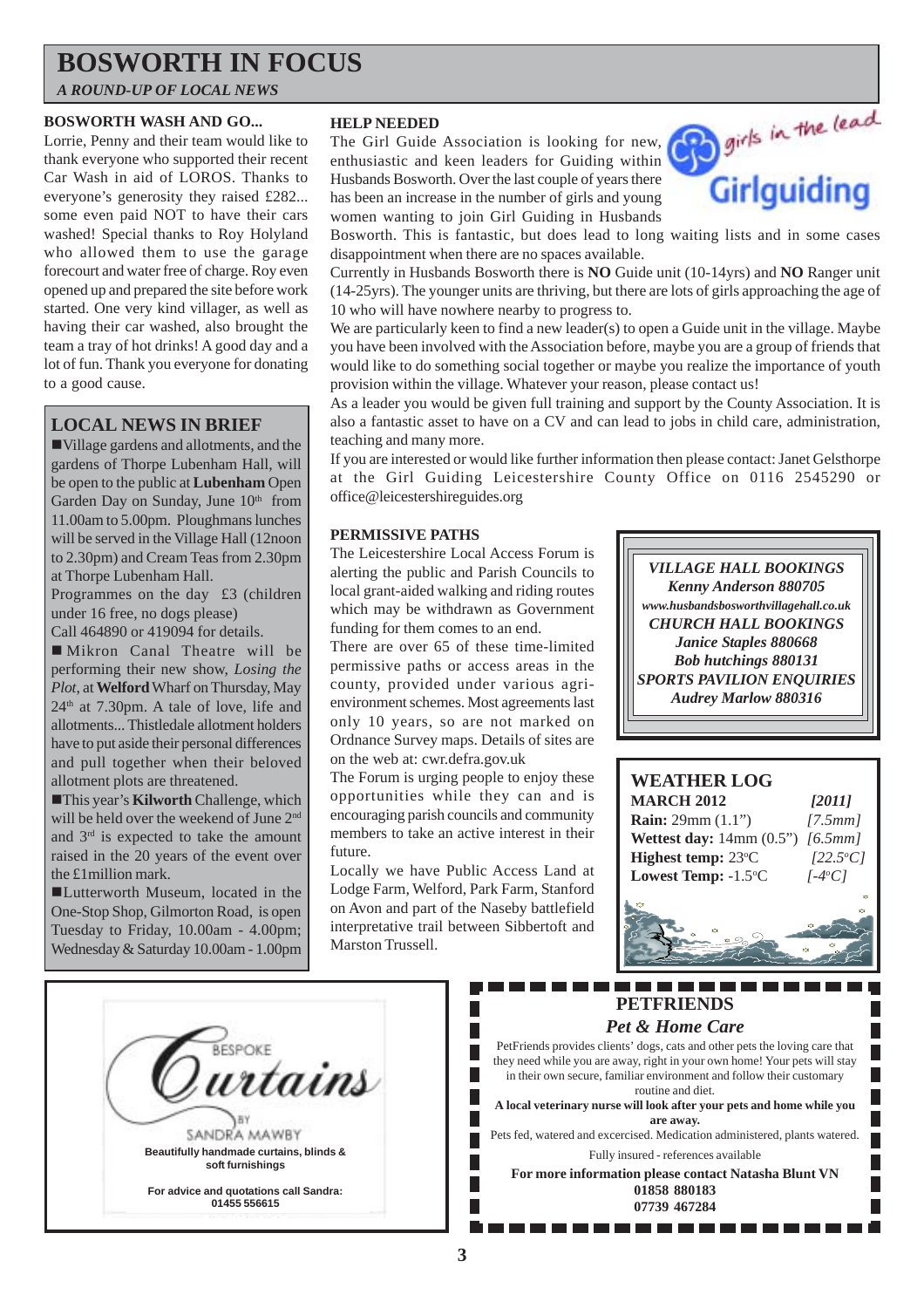## **SCHOOL REPORT**

*HUSBANDS BOSWORTH C. of E. PRIMARY SCHOOL Head Teacher Matthew Bown*

We have now begun our Summer term and it looks likely to be busy. This term we are organising many events in school to celebrate both the Olympics and the Diamond Jubilee. The children in years 2 and 6 are also preparing for their up and coming SATs examinations. Later this term the older children will be rehearsing for a school production to take place at the end of term in the Village Hall. This, I am sure, will be a real treat for all the parents and siblings.

Could I remind you that we are still collecting the Sainsbury's and Tesco tokens. If you have any that you could donate to the school we promise to put them to good use! I would also like to thank the Causeway Charity for their generous donation of £100. This money will be used to purchase further books for our new school library. *Matthew Bown, Headteacher*

#### **FOBS NEWS**

Great fun was had by all at the recent FOBS Race Night. All the children loved taking part as the jockeys on the hobby horses! After a delicious supper of jacket potatoes and chilli, the pace picked up with the reeling race, which got very competitive with the adults! Bill Fletcher's "'orse" won the most races! We managed to raise £406. Thank you everyone who came and for all the help.

 $\bullet$ 

 $\bullet$  $\bullet$  $\bullet$  $\bullet$  $\bullet$  $\bullet$  $\bullet$  $\bullet$  $\bullet$  $\bullet$  $\bullet$  $\bullet$  $\bullet$  $\bullet$ 

#### **FOBS 100 CLUB**

*APRIL*

- 1st Nick & Lesley Beswick £25
- 2nd Sheila & Deric Henshaw £10

OPEN TO THE PUBLIC Bar meals from 8.00am daily Friday Night Fish & Chips ...eat in or take-away Senior Citizen Weekday Lunches 2 courses £6.75 Traditional Sunday Lunch 3 courses £16.25

' Kilworth Springs **PREMIER GOLF CLUB** 

**Function Suite Hire Birthday parties, wedding receptions & family gatherings Bespoke packages designed to meet your requirements For more information Phone: 01858 575 082 or Email: JWilkinson@KilworthSprings.co.uk**

*If you haven't ordered your Husbands Bosworth Jubilee Mugs please call Jackie on 880910 as soon as possible. The mugs are free to Bosworth children attending the village school and any surplus will be allocated on a first-come first-served basis for children not living in the village.*

**WATER SAVING TIP When running the hot-water tap save the cold water that comes through first and use it to wash your fruit or vegetables or water your plants. Or use it for both - the plants won't mind the dirty water!**

#### **BOSWORTH DIAMOND JUBILEE CELEBRATIONS** Provisional Programme of Events for *MONDAY JUNE 4th*

- 11.00am Playing Field open for setting up and gazebo dressing
- 12.00pm Bacon butties on the BBQ
- 12.00pm FOBS Treasure Hunt
- 1.30pm Fancy Dress Parade and Crowning of Jubilee King & Queen
- 2.30pm Best-dressed Gazebo Judging
- 3.00pm Field Events, Children's Olympics & Attractions!
- 6.00pm Food and Music on the Field
- 9.00pm Firework Display
- 10.00pm Beacon Lighting

**A** *FREE* **DAY OUT FOR ALL THE FAMILY!**



Call **Elizabeth** on **07598 468 874**

or email info@edendance.com

www.facebook.com/edendance

# **IPPON**

**SPORTS MASSAGE Sports and therapeutic massages The mobile clinic that comes to you Call Dulcie on 01858 882071 or 07722990619**

#### **ACTIVITY GROUPS 2012**

**All Saints Parochial Church Council** Contact: Brian Smith 880225 **Art Workshop** Contact: Ann Saxton 880971 **Badminton Club** Contact: Lorrie Forman 880281 **Beaver Scout Troop** Contact: Andrew Lambert 880922 **Bosworth Belles** Contact: Linda Lawton 880503 **Conservative Association** Contact: Robert Maxwell 880361 **Craft Group** Contact: Gail Wilmot 880413 **Handbell Ringers** Contact: David Staples 880668 **Historical Society** Contact: Heather O'Connor 880165 **Husbands Bosworth Rainbows Group** Contact: 881757 or 881442 **1st Kilworth Scouts/Beaver unit** Contact: Andrew Lambert 880922 **Leicestershire Bee Keepers Association** Contact: Sally Lang 880773 **Lutterworth African Drumming Group** Contact: Ralph Horton 880526 **Playing Field Committee** Contact: Jennifer Rogers 880401 **Royal British Legion** Contact: Robert Maxwell 880361 **Tennis Club** Contact: Jennifer Rogers 880401 **Tower Bell Ringers** Contact: Geoff Armitage 880066 **Welford Bridge Club** Contact: Kate Hancock 880205 **Workers Education Association** Contact: Sally Sherratt 571064 **Zumba Fitness Classes** Contact: Elizabeth 07598 468874

> $\bullet$  $\bullet$

 $\bullet$  $\blacksquare$  $\bullet$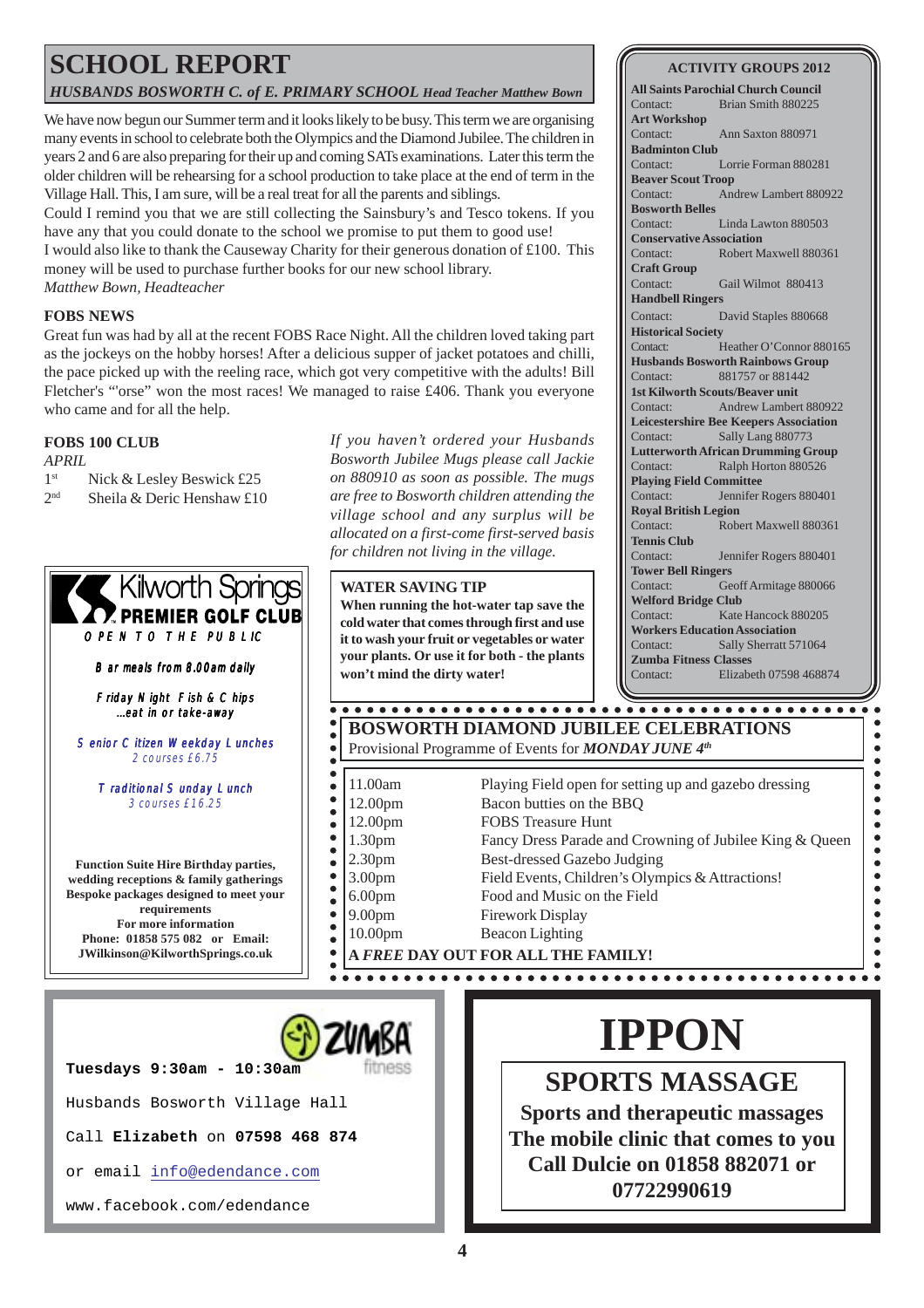**GD Armitage Clock & Belfry Work** New installation, maintenance & repair Contact: Geoff Armitage 880066 **Frank Begley Plumbing & Heating** Plumbing & heating engineer. Contact: Frank Begley 880541 **Gordon Begley** Building & roofing contractor. Contact: Gordon Begley 880028 **Peter Begley** Building contractors, flat roofing Contact: Peter Begley 880517 **Gary Bennett** Painter & decorator Contact: Gary Bennett 880285 **Croft Farm Bed & Breakfast** AA 4\*\*\*\* accommodation<br>Contact: Jane Sm Jane Smith 880679 **Rob Dargue Carpentry & Building** General carpentry & woodwork Contact: 07834 872205 or 880803 **Honeypot Lane Bed & Breakfast** A 4\*\*\*\* welcome in a quiet rural backwater Contact: Carolyn Goffe 880836 **Mike Price Heating Engineer** Oil-fired boiler servicing & repair Contact: Mike Price 880902 **Natural Self Defence** Self defence techniques that work! Contact: Marc 880884 **Paul Bolton School of Motoring** Expert driving instruction Contact: Paul Bolton 880115 **Totally Trees Ltd.** Tree surgery and stump grinding Contact: Jacqui Mitchell 01455 554182 **Wharf House Kennels** Kennel and cattery services Contact: Kim McGuigan 880905 **Woodpecker Tree Surgery** All aspects of tree surgery undertaken Contact: Chris Wright 880183

#### **TENNIS CLUB**

Paul Bradfield is hoping to offer tennis coaching sessions at the Tennis Club courts on the Kilworth Road Sports Field on Fridays.

He has contacted the school and it is likely that he well be able to coach the children after school, starting on Friday, May  $4<sup>th</sup>$ . Adult coaching will start on the same day at 6.30pm but is open to adjustment. If you or your children would be at all interested please contact Paul for more details. Paul's e-mail address is: pbradfield@tiscali.co.uk or contact Jennifer Rogers on 880401.

### **ACTIVITY GROUPS**

#### **HISTORICAL SOCIETY**

The next meeting of the Historical Society will be on Wednesday, May 2<sup>nd</sup> when we will be hosting our annual Members' Social Evening, which brings our programme of indoor meetings to a close. During the evening we will be showing a further selection of old photographs and a few other items of interest from our Archive Collection. Come along and see more of old Bosworth including a fascinating series of pictures of the old rectory and the infamous Mirror Bend! There will be wine and nibbles to aid the concentration...

The meeting starts at 7.30pm in the Church Hall, Honeypot Lane and is open to all: nonmembers and friends - a door charge of £2.50 per person for non-members applies.

#### **CRAFT GROUP**

The Craft Group meets at 7.30pm on the second Wednesday of each month in the Committee Room of the Village Hall. Meetings are friendly and informal and are a good opportunity for 'craft minded' folk to work on their craft, swap ideas and gossip over a cuppa. Open to anyone who practises a pastime or craft that is reasonably portable. For more details call Gail on 880413.

#### **LOROS WALKING**

A few intrepid walkers turned up recently for Lorrie and Penny's LOROS fund-raising walk from Welford Wharf.

The morning was beautiful and luckily all the walkers got back to base before it started to rain.

As a lot of supporters were away for the weekend it is hoped that another walk can be arranged for a suitable time later in the summer.

Lorrie and Penny were very grateful for the generosity of the people who did support them and hope that they will walk again next time - purely for pleasure!

*Editor's Note: The walk made £88*

#### **BOSWORTH BELLES**

For their next meeting on Wednesday, May  $16<sup>th</sup>$  the Bosworth Belles will be tackling a 2 hour circular walk from Saddington to Gumley and back. Meet at The Queen's Head and reward yourself with an Indian meal in the pub on your return!

For more details or to arrange transport please contact Jane 880542 or Heidi 881011.

#### **VILLAGE LUNCH**

The next village lunch will be on Wednesday, May 30<sup>th</sup> at Kilworth Springs Golf Club. Diners are asked to meet in the bar as usual at 12.30pm.

The lunch is open to anyone living locally, especially those retired or living alone. The cost of the 2-course meal is £7.50 per person to include coffee or tea and mints.

For more information or to book a place please call Janice on 880668.

#### **PAVILION QUIZ**

Don't forget the Pavilion Quiz and Fish & Chip Supper on Friday May  $25<sup>th</sup>$  at 7.30pm at the Village Hall.

Get your teams of four together and come along to do battle! The usual mix of questions in 10 rounds, with the famous Bell Inn fish and chip supper to look forward to in the interval - guaranteed to be a fun event and a great evening's entertainment - all for £7.50 per person. To book a table or for more information please call Jennifer on 880401 or Frank on 880541.

#### **TREE FELLERS**

**Leicestershire County Council's Stepping Stones Funding project is supporting communities around the county that are planting trees in public places in honour of the Queen's diamond Jubilee.**

**If you have any ideas where a commemorative tree could be planted in Husbands Bosworth give Jackie a call on 880910.**



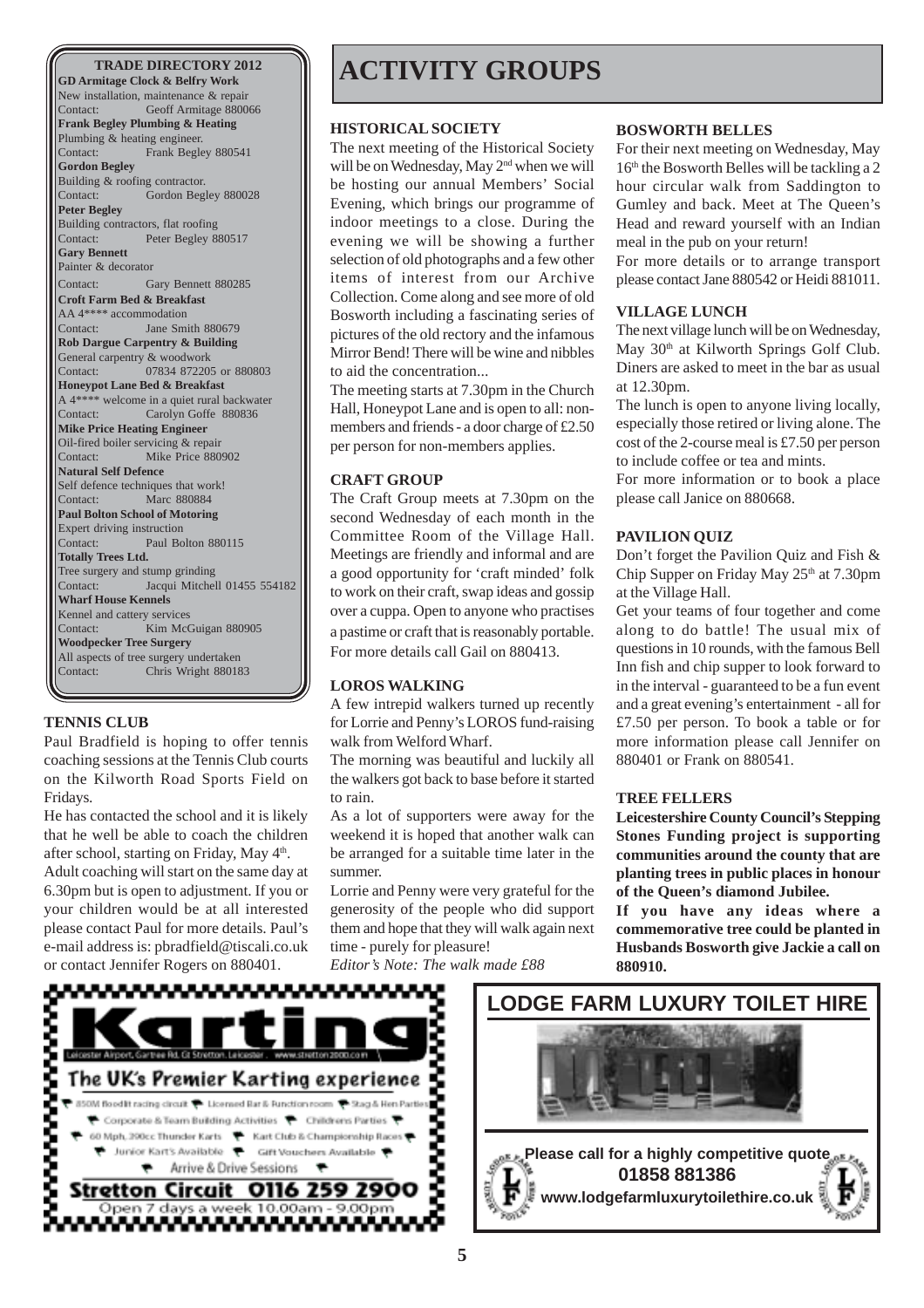## **PARISH COUNCIL NEWS** LOCAL OFFICERS

#### Report of the Parish Council Open Meeting held on Tuesday, April 3rd 2012.

*Five Council members and 3 members of the public were present. Apologies were received from Councillor Sue Fisher and District Councillor Brian Smith.*

#### **Visitors' Questions**

!Two members of the Welford Action Group addressed the meeting and appraised Council on their proposals to seek a 7½ tonne Amenity Weight Restriction for the A5199 through Welford village. Such a restriction would need to be applied from Husbands Bosworth High Street junction with the Welford Road and cover other access roads within Husbands Bosworth parish and Leicestershire. WAG had gathered some support from Northamptonshire County Council and was seeking the support of Husbands Bosworth Council members. After some discussion Council felt that such a restriction may have benefits for Husbands Bosworth village, especially in Bell Lane and Berridges Lane, where HGV traffic was causing problems and agreed to support WAG.

!Council discussed the LCC-led campaign for improved Broadband internet access. Mrs. Hobson informed Council that she had had little response from villagers. It was noted that whilst upgrading the exchange would technically improve internet speeds, the distance from the exchange to the consumer, using existing cabling, would in fact still restrict terminal speeds. Better improvements required the installation of intermediary sub-stations cabled with fibre optic technology. *Minutes of the previous meeting were read and approved.*

#### **Cemetery**

!Members discussed correspondence from a resident suggesting that a meadow flower area be established within the cemetery. Council felt that such an area would need to be managed, which would have a cost implication. It would also complicate the mowing and maintenance of the site. It was suggested that insect attracting shrubs would be easier to manage.

!Council had yet to finalise a review of cemetery charges.

!Members reviewed the cemetery and playing field grass mowing contract and agreed, after some discussion, to retain the existing contractor.

#### **Playing Field & Play Area**

!Members noted incidences of vandalism to the skatepark equipment and an arson attack that had to be dealt with by the Fire Service. It was agreed to carry out repairs to maintain the safety of the equipment. Council was disappointed to note large amounts of litter around the skatepark and shelter areas despite regular litter-picking and sufficient litter bins.

!It was noted that a freestanding soccer goal set had 'appeared' on the playing field. It was noted that, as an unauthorised piece of equipment, this could constitute a safety hazard and it was agreed to remove it from the site.

#### **Allotments**

!Clerk informed Council that although two plots had been relinquished these had now been re-let. **Diamond Jubilee**

!Members discussed items as commemorative gifts for children at the school. After discussion it was agreed to purchase 108 Jubilee Mugs. Surplus mugs would be sold.

#### **Planning & Correspondence**

!Members discussed the recent District Council planning liaison meeting, which Mr. Forman and Mrs. Hobson attended. At this meeting the newly published guidelines for planning and development control and the Localism Bill were briefly discussed.

#### **Any other business**

!It was agreed to leave further clearing of the playing field top margin until the autumn as it was felt that work carried out now may disturb nesting birds.

!Council discussed the possibility of purchasing a public address system that could be used at various village events. It was agreed to seek further information on specification and costs.

*The next meeting of the Parish Council will be the Annual General Meeting on Tues., May 1st at 7.45pm in the Committee Room of the Village Hall. Members will meet at the allotments at 7.00pm.* ,,,,,,,,,,,,,,,,,,,,,

### **WOODPECKER TREE SURGERY**

All aspects of tree-work undertaken from dismantling large roadside trees to pruning and reshaping small garden trees.

We also offer a stump grinding service. Professionally qualified and insured.

**For free quotation and advice call Chris on: 01858 880818 www.woodpeckertrees.com**

#### **Husbands Bosworth Parish Council: Councillors**

William Fletcher 880910 (Chairman) Melvyn Forman 880281 Heather O'Connor 880165 Susan Fisher 880026 Stuart Brain 881615 Patricia Hobson 880070

#### **Parish Clerk**

Jackie Fletcher, 13 School Lane, H.B. LE17 6JU Tel: 880910 E-mail: jackiehbpc@btinternet.com

#### **District Councillor**

Brian Smith 10 Butt Lane, H.B. LE17 6LN Tel: 880021 E-mail: b.smith@harborough.gov.uk

#### **County Councillor**

Graham Hart Lilac Cottage Willoughby Waterleys Leicester LE8 6UF Tel: 01162 478600 E-mail: graham.hart@leics.gov.uk

#### **NOTICE**

**LAFARGE AGGREGATES LTD.** APPLICATION TO VARY CONDITION 11 OF PERMISSION REF. 1998/0329/03 TO PERMIT THE WASHING AND PROCESSING OF FOREIGN MINERAL AT: **HUSBANDS BOSWORTH QUARRY, WELFORD ROAD, HUSBANDS BOSWORTH, LUTTERWORTH, LEICESTERSHIRE, LE17 6DY** COUNTY COUNCIL IDENTITY NUMBER: 2012/VOC/0124/LCC

*Copies of the Minutes of Parish Council Meetings and many other community related documents are available from the Parish Clerk. For more information go to www.husbandsbosworth.info and look in the Parish Council pages.*

### **'JJ's Kiddycare'** Provides...........

- **\* Full Day Care (0-4yrs)**
- **\* Government funded Pre-school sessions for 3 & 4 year olds \* Breakfast & After School clubs**
- **\* Holiday Clubs during all Northants & Leicestershire school**
- **breaks**

**\* Open 51 weeks per year**

**All situated at a lovely rural farm location**

**Hemploe Road, Near Welford, Northants**

**Tel no. 01858 575642 email. jjswelford@tiscali.co.uk**

П П П  $\overline{\phantom{a}}$  $\overline{\phantom{a}}$ П  $\Box$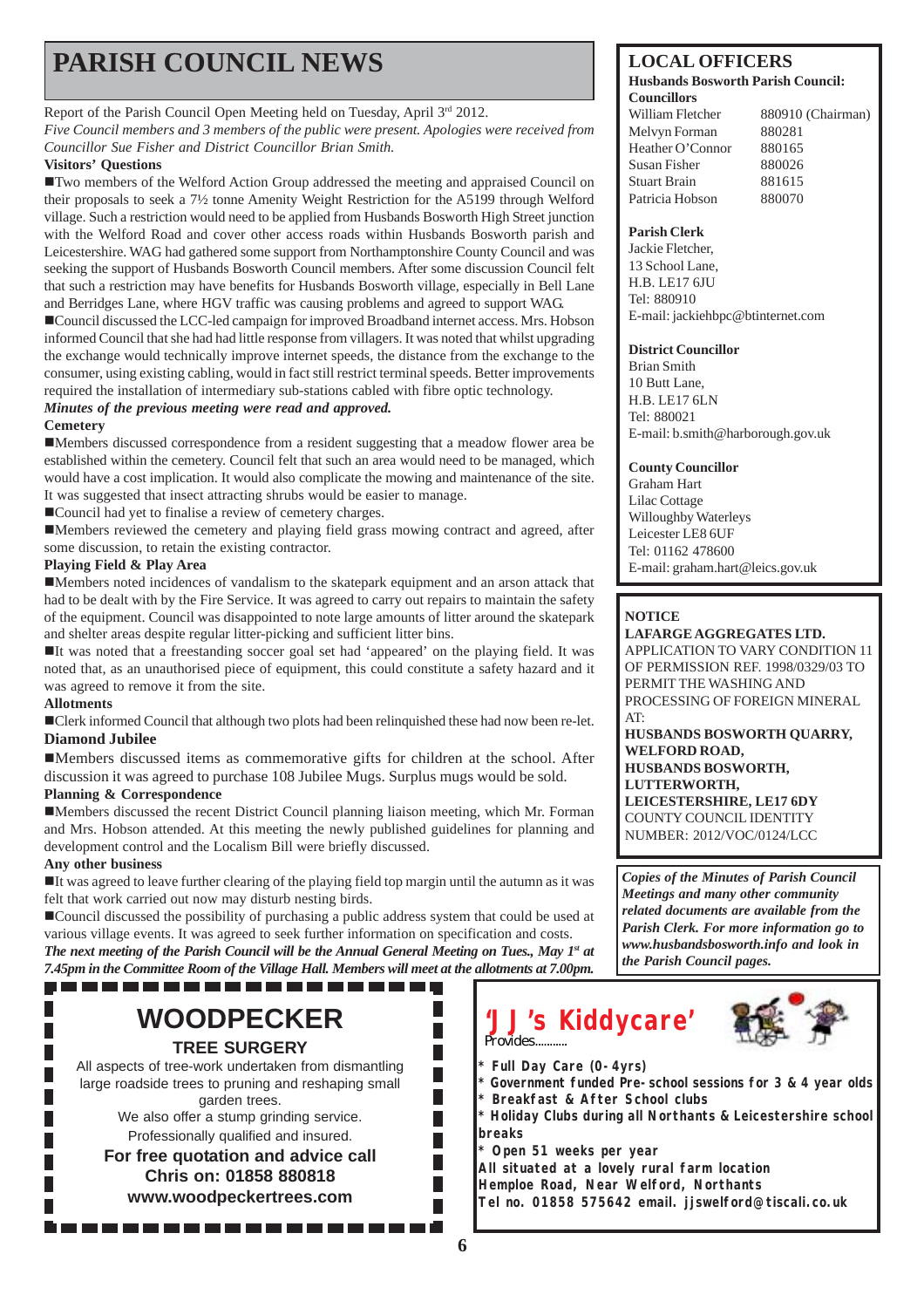### **CHURCH NEWS**

*All Saints Parish Church, Methodist Chapel & St. Mary's Roman Catholic Church*

#### **ASCENSION-TIDE**

Lutterworth Church members are inviting everyone to join them at a special service to celebrate the Ascension of Christ on Thursday, May 17<sup>th</sup> at St. Mary's Church, Lutterworth at 7.30pm. It is hoped that this special service will bring together all the Anglican Churches in our area.

#### **SCHOOL SERVICE**

There will be a joint Husbands Bosworth Church of England Primary School service with All Saints Church on Thursday, May  $24<sup>th</sup>$  at 2.45pm.

Parents and carers of school children and the All Saints congregation, together with the community of Husbands Bosworth,



are invited to the School service with a time of worship for children and for adults.

#### **PAROCHIAL CHURCH COUNCIL**

Terry Wilks has agreed to stand as a member of the All Saints Parochial Church Council. Terry will be co-opted at the next PCC meeting on Monday, May 28<sup>th</sup> at 7.30pm. If anyone else would like to be considered as a member of the PCC they would be most welcome. Please call Bob Hutchings on 880131 or come along to the meeting.

#### **METHODIST CHAPEL CENTENARY**

The Methodist Chapel on Welford Road celebrates its centenary this year. If anyone has photos or memorabilia relating to the opening, or the years since, please get in touch with Margaret Scurrah, 25 High Street or call 880826.

We hope to collect as much information as possible to form a display during the weekend of August  $4<sup>th</sup>/ 5<sup>th</sup>$ .

Please look out for more details of this in the next few months.

#### **JUBILEE SERVICE**

All are welcome to a special service on Sunday, June 3<sup>rd</sup> at 9.30am at All Saints Church, Husbands Bosworth to give thanks for the Queen's Diamond Jubilee.



*Picture from Her Majesty The Queen, Prince Philip and the Duchess of Cambridge's visit to Leicester on March 8th, to which the pupils of Husbands Bosworth School were invited to attend.*

#### **ALL SAINTS FLOWER ROTA Month:** MAY *Janice Staples* Call Heather O'Connor on 880165 if you would like to join the Flower Rota. *Could everyone currently on the rota give Heather their contact details, email and telephone numbers as soon*

#### **METHODIST CHURCH Coffee Morning**

Wednesday, May 23rd 10.00am-12.00noon. at the home of John & Margaret Scurrah, 25 High Street. Visitors always welcome.

#### *BUGLE* **CRACKER...**

My dog chases anything that goes past our gate in a car. I'm going to have to take the keys off him... Tommy Cooper

### "**CHURCH SERVICES** "

#### **Hexagon Benefice**

- **6 8.00am Communion Mowsley 9.30am Family Communion HB 9.30am Family Service Shearsby 11.00am Communion Thed. 11.00am Family Service B'thorpe 6.00pm Communion Arnesby**
- **13 9.30am Communion Shearsby 9.30am Family Service Arnesby 11.00am Family Service HB 4.00pm Family Service B'thorpe 6.00pm Evensong Mowsley**
- **17 ASCENSION DAY 7.30pm St. Mary's, Lutterworth**
- **20 10.30am Benefice Service Thedd.**
- **27 8.00am Holy Communion HB 9.30am Communion B'thorpe 9.30am Family Service Shearsby 11.00am Communion Arnesby**

#### *Short Communion every Wed. 9.15am HB*

**Churchwardens: Brian Smith 880021 Lorrie Forman 880281 Curate: Rev. Andrew Rhoades 460150**

#### *as posssible?* **Methodist Church**

- **6 Rev. Roger Thomas (Communion)**
- **13 Mrs Jeanne Moore**
- **20 Mr. Roy Bills**
- **27 Rev. Frances Ballantyne (Com.)** *Services every Sunday 6.30pm. All Welcome*

**Contacts: Rev. Brian Kennard 462889 Senior Church Steward: Mr. A Lloyd Jones 880343**

#### **St Mary's Roman Catholic Church**

*Services every Sunday 8.30am.*

**Contact: Robert Constable-Maxwell 880361 Father Owen O'Neil 462359**



### COMPLETE CAR CARE

Accident repair specialist Bodywork, dent, scratch and stone-chip repair Servicing, alloy refurbishment, welding MoT repair Valeting, full body polish Parking sensors, handling kits, etc. fitted Call Ben on 07710 024070 Based at Unit 2, Pebble Hall Farm between Husbands Bosworth and Theddingworth

................

Ė

Ė É

Ē.